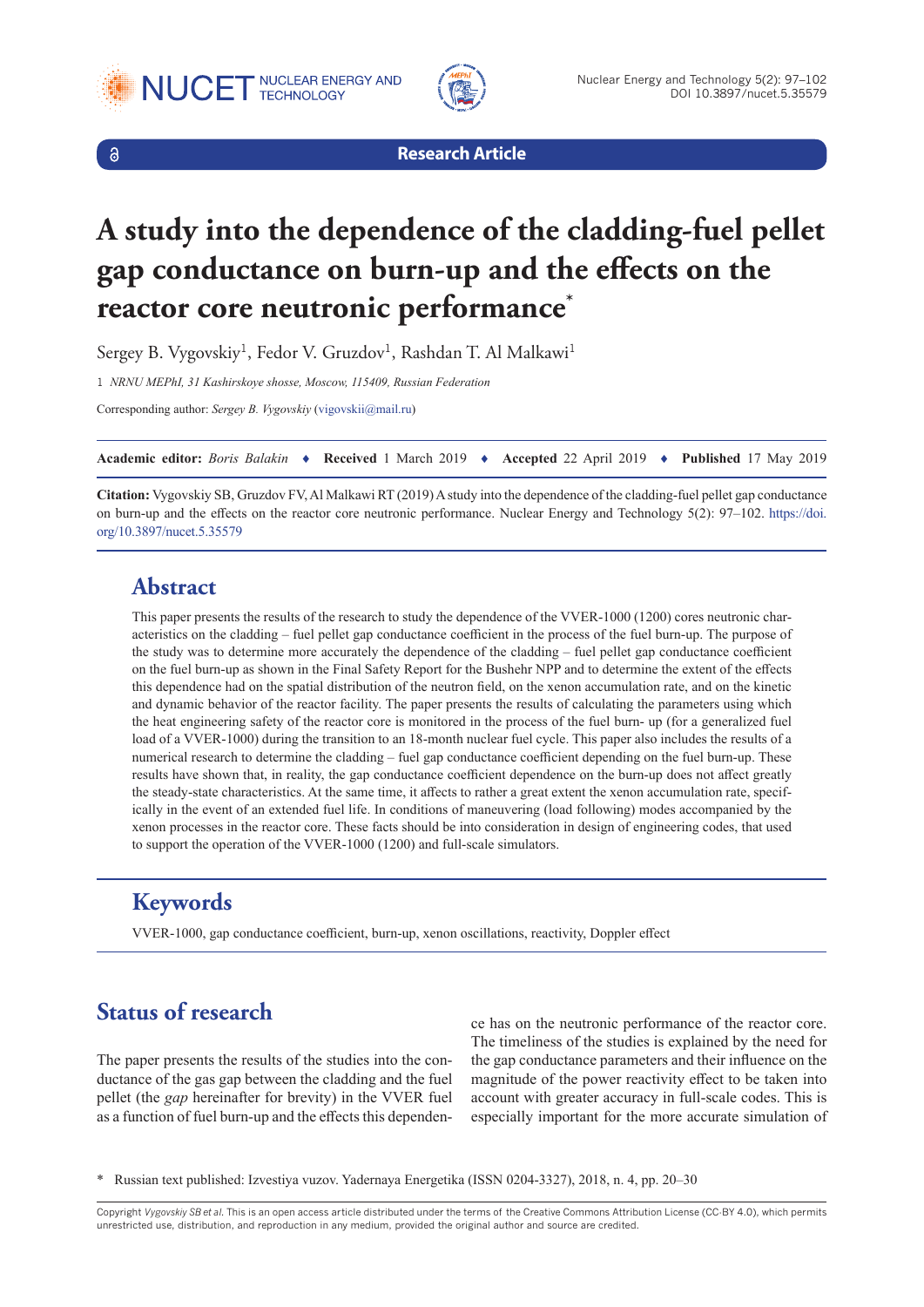in-core xenon transients during the reactor plant modes with transition from one power value to another. Such modes involve in-core xenon transients leading potentially to local power fluctuations across the reactor core.

The purpose of the study was to investigate the dependence of the VVER-1000 (1200) cores neutronic performance on the gap conductance behavior in a fuel element in the process of burn-up. The study deals with a problem of determining the extent of influence the so-called small effects in reactor physics have on the neutronic performance of thermal neutron reactors. A small effect has nothing to do with manufacturing tolerances or design errors. It is the authors' opinion that the effect in question is the result of the failure to take into account the thermal resistance of the gap between the fuel cladding and the fuel matrix (Thermal Contact Resistance or the TCR hereinafter) in the VVER-1000 as a function of fuel burn-up in standard codes for the computational support of the NPP operation which is of a vital importance for some of the operating modes. These phenomena manifest themselves largely in maneuvering modes taking place during the reactor plant transition from one power to another and involving in-core xenon processes, as well as in fuel burn-up modes in conditions of extended fuel cycles (up to 18 months). While, earlier, the VVER-1000 maneuvering modes were one-off in the event of primary and secondary frequency regulation in the energy system, VVER-1200 NPPs nowadays have scheduled testing of daily modes with power maneuvers in a broad range of their values at an arbitrary reactor life point (ATOMEX-PO-2010). In daily modes with a change of power, Doppler reactivity effect, which accounts for the most part of the power effect, is the key stabilization factor for the xenon local power oscillations across the core. As the gap conductance affects considerably the temperature distribution in the fuel and, hence, the magnitude of the power reactivity effect, greater emphasis needs to be placed on a more accurate calculation of this reactivity effect in integrated models used in engineering codes, that used to support the operation of the VVER-1000 (1200) and full-scale simulators.

#### **Physical model**

With only the dependence of the gap conductance relied on for fresh fuel with no burn-up effects taken into account, the magnitude of the temperature reactivity effect at different moments of the fuel cycle can be misjudged severely. The physics of the phenomena taking place in fuel during burn-up is as follows (Artemov et al. 2007, Ainscough 1982, Dean 1962, Ainscough and Hobbs 1979).

The fuel matrix swells and the fuel cracks in the radial direction at the initial burn-up point as gaseous fission products are formed. This leads to a reduction of the fuel element gap between the fuel and the cladding and to an increase in the gap conductance.

The intensity of these processes depends to a large extent on the fuel pellet diameter, the availability of a central hole, and the specific heat load. The larger the diameter of the pellet and the smaller the pellet's central hole are, and the greater the fuel's specific heat load is, the more pronounced the process described is. For example, there is a more marked TCR increase of a stable and steady-state nature observed at high burn-up values for the KON-VOI-design fuel matrix used in the fuel elements of the reactor core at the Gösgen NPP, Switzerland, as shown by the calculated TCR dependences in the design documentation. The data on the PWR reactor fuel TCR dependences on power and fuel burn-up has also been provided by the Gösgen experts.

Based on the calculated Gösgen TCR dependences, the authors suggest that, with high burn-up values and a high intensity of the gaseous fission product accumulation (at a high specific power), gases pass through the radial cracks reaching the fuel pellet periphery and the swelling process slows down. This process is illustrated in Fig. 1. In this case, as a minimum, the gas gap width decrease decelerates.



**Figure1.** Variation in the cladding – fuel pellet gap width at high specific power  $Q_i$  > 400 W/cm, for a PWR reactor: a) – fresh fuel;  $b$ ) – fuel with burn-up; c) – high burn-up fuel

#### **Computational model**

Data from the Bushehr NPP final safety analysis report was analyzed (Rahgoshay and Rahmani 2007, 2011). It was used as the basis for building the approximation for the gap conductance dependence on burn-up using a polynomial approach and the linear power effect on the gap conductance was determined more accurately for fresh fuel. Such approach has led to fully adequate results for the approximation built based on the safety report data and has explained the behavior of the gap conductance depending on burn-up and specific power outside the approximation region. The approximation built for the dependence of the gap conductance on fuel burn-up was included in the PROSTOR code (Vygovskiy et al. 2004) which is the software core for the primary circuit models in the full-scale simulators (FSS) at units 2, 3 and 4 of the Kalinin NPP and in the FSSs at units 3 and 4 of the Rostov NPP. Fig. 2 presents the TCR dependences on linear po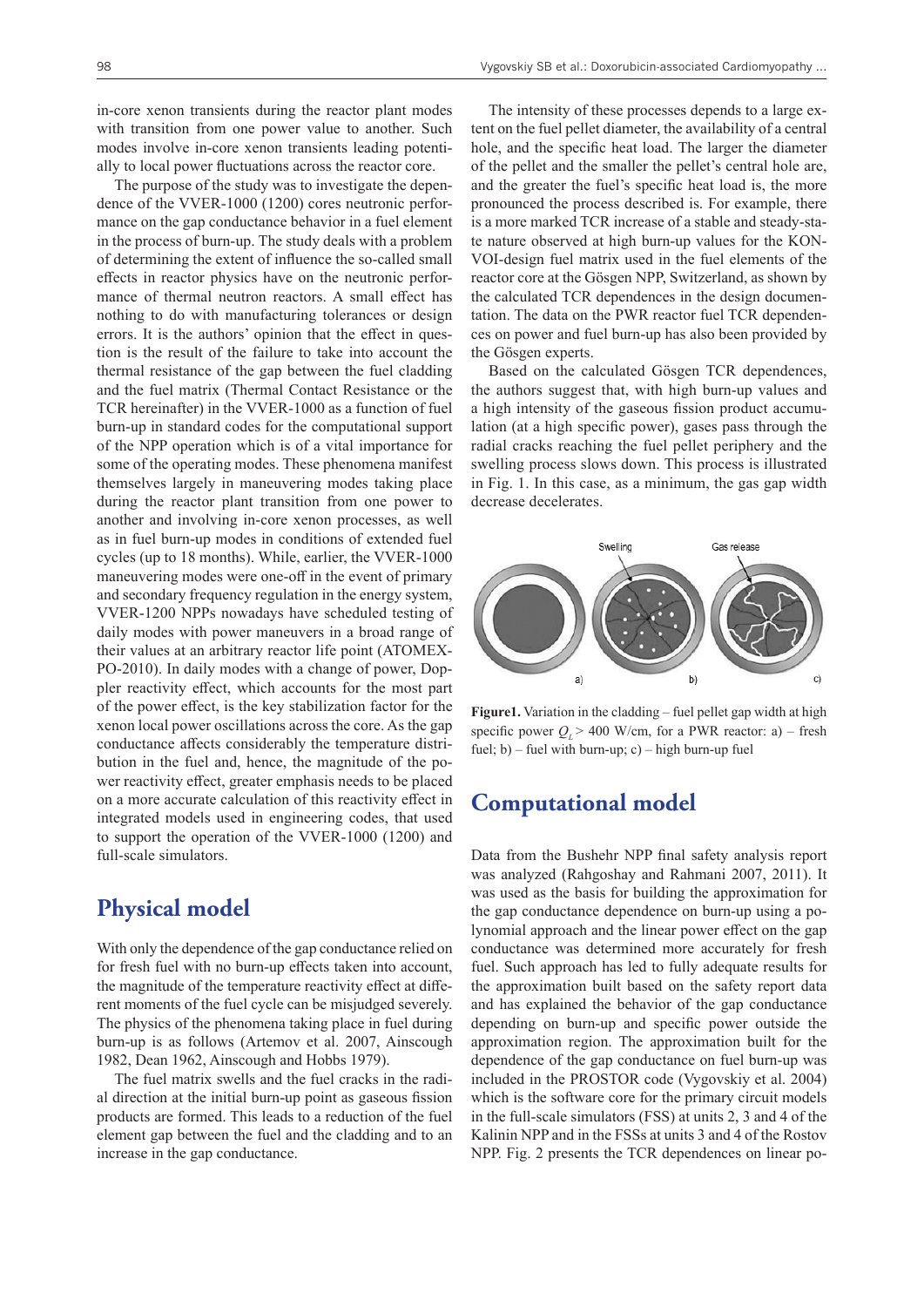wer for fresh fuel (based on data from chief designer) and burn-up at a specific power of 448 W/cm, as result from the Bushehr safety report data approximation.

The conductance processes in a fuel element were simulated using the procedures to calculate Thermal conductivity coefficient for uranium fuel  $(UO<sub>2</sub>)$  without taking into account the dependence on fuel burn-up and temperature (see Fig. 3) (Lucuta et al. 1996, Wiesenack 1998). These calculation procedures were also included in the PROSTOR reactor core model.

The gap TCRs were calculated as a function of burnup at different specific power values based on the developed approximation and compared against the TCRs for the PWR-1000 KONVOI-series fuel dependence (*Western dependence* hereinafter) (Tong and Weisman 1996, Mesquita Amir et al. 2007, Medvedev et al. 2003, Yousef et al. 2014, Geelhood and Luscher 2014). Fig. 4 presents calculated dependences of the gap thermal resistance value obtained for the VVER-1000 and PWR-1000 fuel.



**Figure 2.** Fuel gap TCR s as a function of linear power for fresh fuel (based on chief engineer's data) and of burn-up at linear power 448 W/cm (based on the Bushehr NPP final safety report data)



Figure 3. Thermal conductivity coefficient of UO2 as a function of temperature at different burn-up values:  $1 - 20$  MW·day/kg U;  $2 - 40$  MW·day/kg U;  $3 - 60$  MW·day/kg U



**Figure 4.** Gap TCRs as a function of fuel burn-up at different levels of linear power on fuel elements in VVER-1000 (semi-empiric dependences **1**, **2**, **3**) and in PWR-1000 (Western dependences **4**, **5**, **6**)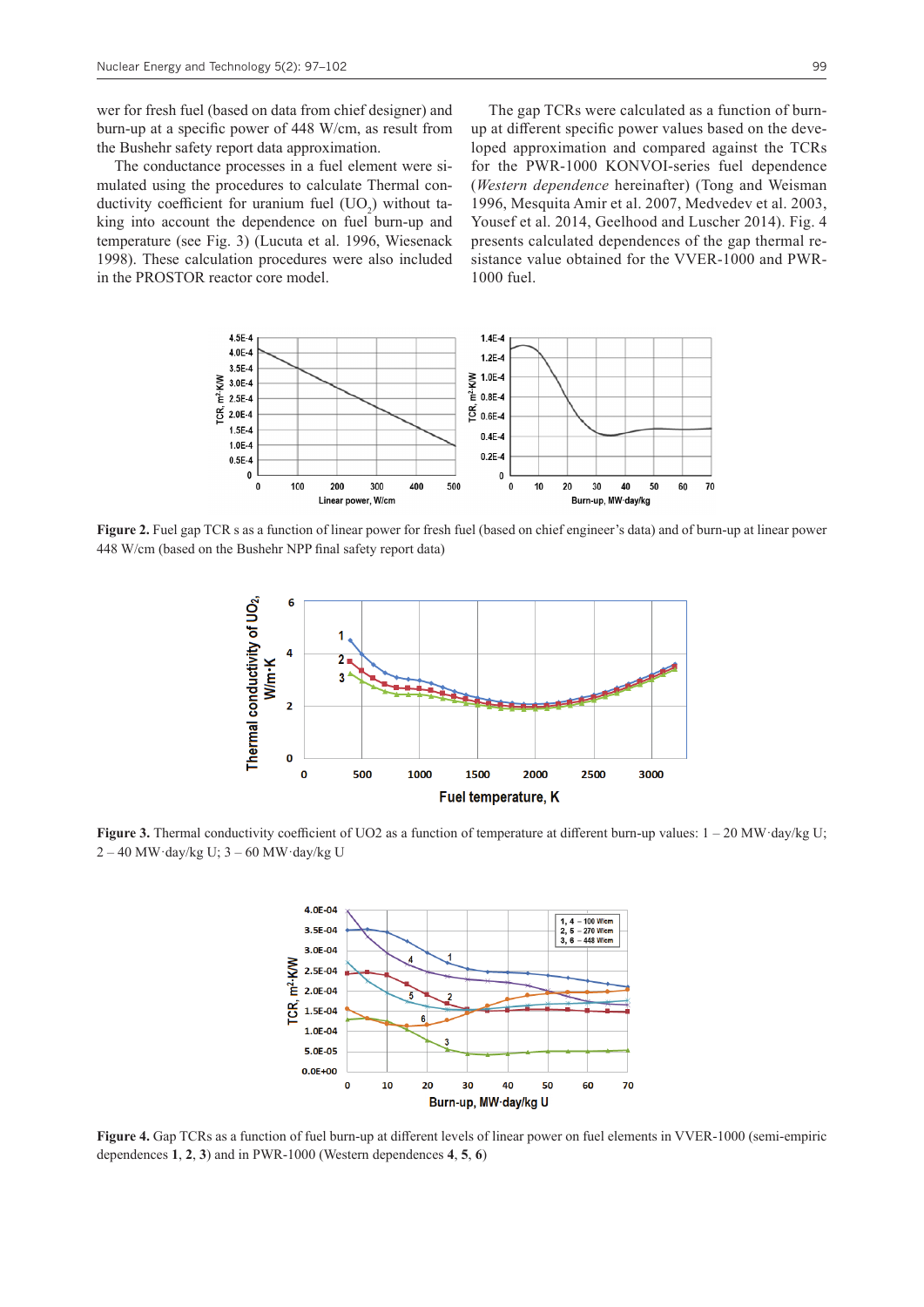### **Calculation of fuel burn-up**

With regard for the dependences of the TCR and Thermal conductivity coefficient on temperature and burn-up, computational studies were performed, using the PROSTOR code, to determine the extent to which these dependences affected the reactor core neutronic performance. In the first place, a study was conducted to investigate the influence the gap conductance dependence on burn-up has on the VVER-1000 core steady-state characteristics during burn-up or, more specifically, on the duration of the reactor fuel cycle and the spatial neutron field distribution across the core. The fuel burn-up was calculated for the stationary fuel load in one of Russian NPPs. This load is a generalized example of fuel loads in VVER-1000 during the transition to an 18-month fuel cycle. The calculations used the gap conductance dependences on fuel temperature, based on data from chief engineer, without taking into account the dependence on burn-up (option 1) Gap Conductance Coefficient taking into account the dependence on burn-up (option 2). The calculations were performed for the base power of 3120 MW and fuel cycle extension due to the power reactivity effect at a power reduction to 75% of the nominal value.

Fig. 5 presents the results of calculating the maximum difference between the calculated linear power of fuel element and the maximum allowable at the end of the cycle for stationary fuel loading:  $\text{Dif}_{\text{max}} = \text{max} (Q_L(x, y, z) - Q_L)$  $\lim_{\text{lim}}(x, y, z)$ ). The presented time interval has been chosen from the condition of achieving the maximum value of the difference between the calculated and the maximum allowable fuel element load across the burn-up interval. This turns out to be the time interval as the end of cycle. The maximum difference is observed in the upper part of the reactor core, in the 7th region of the core detectors channel. The magnitude of this difference does not exceed 1 W/cm.

Fig. 6 presents the results of calculating the critical concentration of boric acid during fuel burn-up at the end



**Figure 5.** The maximum difference between the calculated and the maximum allowable linear power on the fuel element of the VVER-1000 at the end of the cycle for stationary fuel loading.: 1 – Gap Conductance Coefficient without taking into account the dependence on burn-up; 2 – Gap Conductance Coefficient taking into account the dependence on burn-up

of the cycle. The difference in the concentration values between the two options is about 0.1 g/kg. Extrapolation to zero concentration of boric acid leads to a difference in the duration of the reactor cycle about 4-5 eff. Days.

It can be concluded from the calculation results that there is a small increase in the duration of the reactor cycle for stationary fuel load, with regard for the dependence of conductance on fuel burn-up, which is explained, on the one hand, by a decrease in the effective fuel temperature which improves the neutron multiplying properties of the VVER fuel lattice (Kudrov et al. 2017, Vygovskiy et al. 2016). On the other hand, however, a change in the isotopic composition during fuel burn-up leads, as the burn-up grows, to a decrease in the conductance of the fuel as such due to which the average fuel temperature increases and the multiplying properties of the fuel lattice worsen. Both phenomena are caused by the Doppler effect (Weinberg and Wigner 1961, Bartolomey et al. 1982) but act oppositely on the fuel lattice multiplying properties. This makes up for a great deal of the fuel TCR reduction effects, which explains a small difference in the values of the linear power on the fuel elements and the critical concentration of boric acid.

Despite of a small decrease in the linear power margin, it needs to be noted that this leads to somewhat worsened conditions of the reactor core safe operation. Though the extent of the variations obtained is small, the effects the gap conductance dependence on burn-up has on the local power axial distribution across the reactor core shall not be neglected.

## **Dynamic calculations of the xenon process**

The effects the dependence of the gap conductance on burn-up has both on the characteristics and the dynamics of in-core xenon processes has been investigated.



**Figure 6.** Dependence of boric acid concentration on the operating time of stationary fuel loading of the VVER-1000 at the end of the cycle: 1 – Gap Conductance Coefficient without taking into account the dependence on burn-up; 2 – Gap Conductance Coefficient taking into account the dependence on burn-up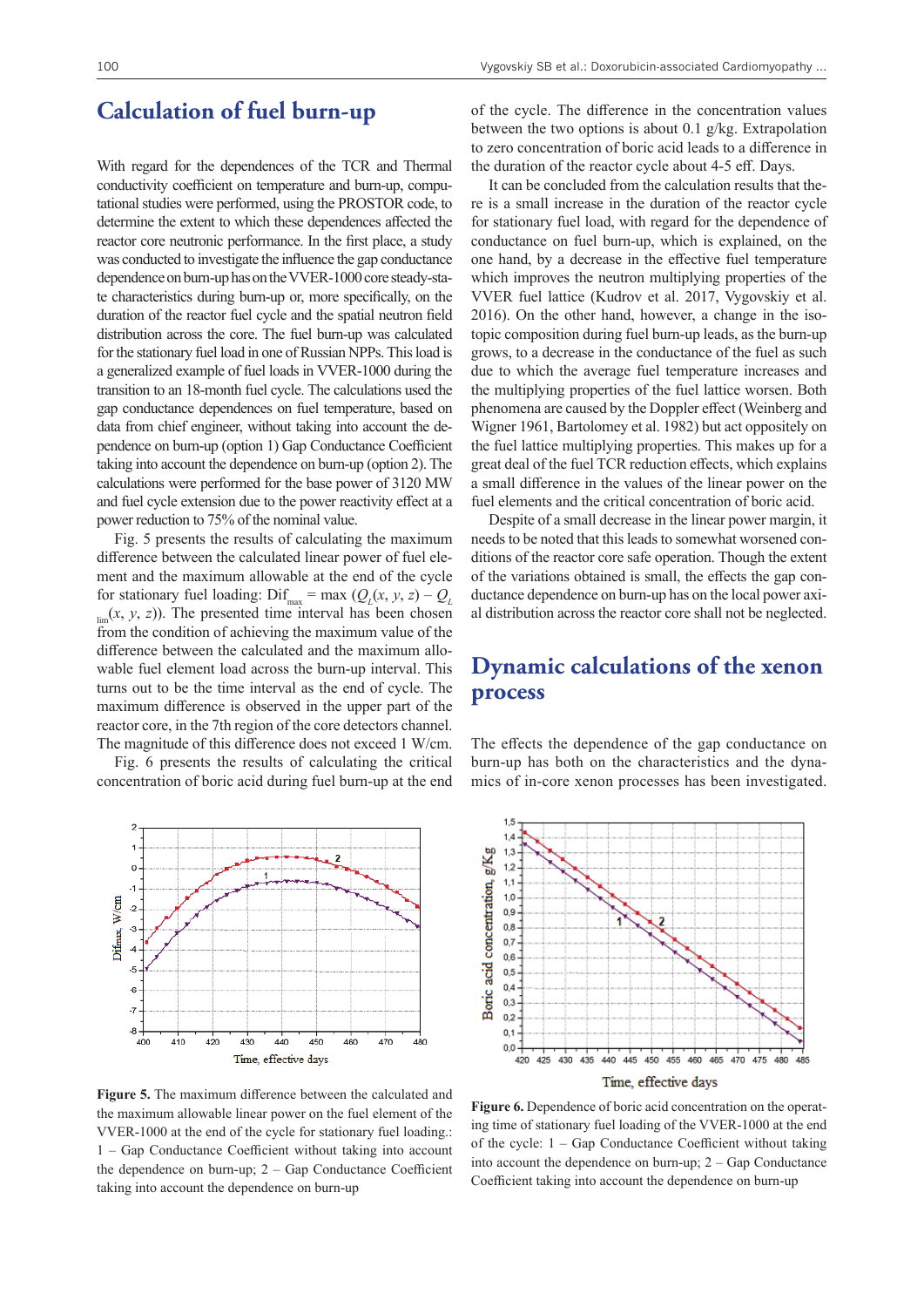Calculations were performed for stationary fuel load with a base power of 3120 MW for an 18-month fuel cycle in different moments of the cycle. The configuration of the in-core axial neutron field was changed by the 20% insertion of the group of regulating control rods and retained in the resultant position for three hours. The reactor power was set as equal to and kept at 75 % of the nominal value by changing the critical concentration of boric acid. Calculations were performed for the moment of cycle: 150, 350 and 485 effective days. The dependences of axial offset on time for 485 effective days are presented in Fig. 7.

# **Findings**

The need for taking into account the dependence of the gap conductance on fuel burn-up is explained by the fact that a high burn-up leads to the greatest possible change in the gap conductance values with, accordingly, the maximum influence on the radial temperature distribution in the fuel pellet. The effect of the thermal contact resistance reduction is comparable with that from the decrease in the fuel conductance. Therefore, it is critical to take into account the dependence of the gap conductance on fuel burn-up leading to a change in the radial temperature distribution in fuel such that the average temperature and, accordingly, the effective fuel temperature decrease as compared to the calculation of the temperature fields in fuel without this effect taken into account. The Doppler effect improves to a certain extent the reactor core's neutron multiplying properties and leads to increase in the duration of the reactor cycle and a local power growth in the core's upper and lower parts. The presence of this effect reduces the reactor stability to the local power xenon oscillations in the core at the end of cycle.



**Figure 7.** Axial offset as a function of time for stationary fuel loading of the VVER-1000 at 75 % of nominal power: 1 – Gap Conductance Coefficient without taking into account the dependence on burn-up; 2 – Gap Conductance Coefficient taking into account the dependence on burn-up

Calculations to justify safe operation of the NPP equipment involve the so-called principle of conservatism that can be briefly described as follows. When employed, any approximations and simplifications in the calculation procedures for the nuclear plant safety justification can reduce the nuclear safety level. A valid conclusion on the nuclear safety during calculation of a phenomenon can be made if the calculations really show a safe operation level. And where they provide the results leading indirectly to an increased level of the nuclear safety, approximations and simplifications are better not to be used. It follows from this that there is a need for an increased calculation accuracy of the gap conductance with its dependence on fuel burn-up. These facts should be into consideration in design of engineering codes, that used to support the operation of the VVER-1000 (1200) and full-scale simulators.

# **References**

- Ainscough JB (1982) Gap Conduction in Zircaloy-Clad LWR Fuel Rods. Paris. Committee of the Safety of Nuclear Installations, OECD Nuclear Energy Agency, 52 pp.
- Ainscough JB, Hobbs WR (1979) The Effects of Gas Composition and Pressure on the Thermal Conductance of UO-Zircaloy Interfaces under Irradiation. IAEA, Vienna, 23–36.
- Artemov VG, Artemova LM, Shemayev YuP (2007) The Influence of Burn-up on Thermophysical Properties of a Fuel Element in Thermal-hydraulic and Neutronic Models. Sosnovy Bor. FGUP NITI n.a. A.P. Aleksandrov Publ., 10 pp. [in Russian]
- ATOMEXPO-2010 International Forum (2010) Evolutionary and innovative development of VVER facilities. Report by S.B. Ryzhov, Director – General Designer of OKB Gidropress. Available at: [http://2010.atomexpo.ru/mediafiles/u/files/Present/7.5\\_ryzhov.pdf](http://2010.atomexpo.ru/mediafiles/u/files/Present/7.5_ryzhov.pdf) [accessed Apr 04, 2018]. [in Russian]
- Bartolomey GG, Bat FA, Baybakov VD, Alkhutov MS (1982) Fundamentals of the Theory and Calculation Methods in Nuclear Power Reactors. Energoizdat Publ., Moscow, 510 pp. [in Russian]
- Dean RA (1962) Thermal Contact Conductance between UO and Zircaloy-2. Westinghouse Electric Corporation, 127 pp. [https://doi.](https://doi.org/10.2172/4832258) [org/10.2172/4832258](https://doi.org/10.2172/4832258)
- Geelhood KJ, Luscher WG (2014) FRAPCON-3,5: A Computer Code for the Calculation of Steady-State Thermal-Mechanical Behavior of Oxide Fuel Rods for High Burnup. Pacific Northwest National Laboratory, Richland, 152 pp.
- Kudrov A, Kuz'min A, Rakov Y (2017) Effective Fuel Temperature of WWER-1000. Tomsk, Russia. National Research Tomsk Polytechnic University Publ., 4 pp. [http://earchive.tpu.ru/bit](http://earchive.tpu.ru/bitstream/11683/46017/1/doi.org-10.1051-matecconf-201714101030.pdf)[stream/11683/46017/1/doi.org-10.1051-matecconf-201714101030.](http://earchive.tpu.ru/bitstream/11683/46017/1/doi.org-10.1051-matecconf-201714101030.pdf) [pdf](http://earchive.tpu.ru/bitstream/11683/46017/1/doi.org-10.1051-matecconf-201714101030.pdf) [accessed Apr 04,2018]